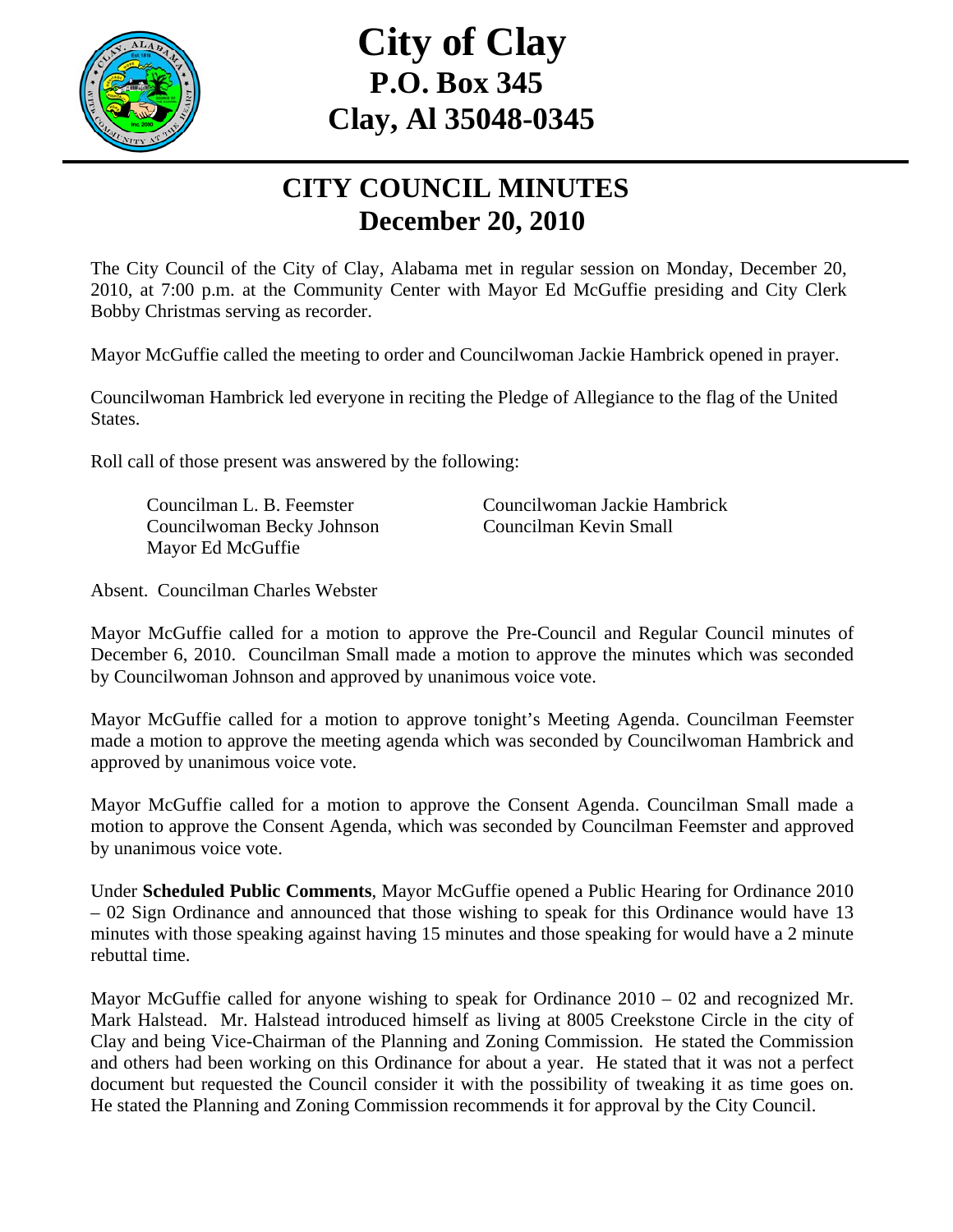

Mr. Steve Ostaseski was recognized and introduced himself as living at 5583 Summit Pointe in the city of Clay and a member of the Planning and Zoning Commission. He stated this Ordinance was a revision to the 1996 document and a fair and impartial document that regulates signs and not their content. He stated it was a better document than the prior one for temporary signs.

Ms. Pat Feemster was recognized and introduced herself as living at 7388 Lake In The Woods Lane in the city of Clay and played a part in developing this Ordinance. She passed out to the Council a copy of her comments which she stated the Ordinance was beneficial to the economy, businesses and overall quality of life for the citizens of Clay.

Mayor McGuffie called for anyone else wishing to speak in favor of this Ordinance which there was no response.

Mayor McGuffie called for anyone wishing to speak against this Ordinance. Mr. Alan Drinkard was recognized and introduced himself as living at 7281 Cavern Road and being the Broker / Owner of the ReMax Market Place on Happy Hollow Road. He asks the City Council to consider the new size of real estate signs as being three square feet which he stated was smaller than the current sign regulations. He questioned the 87 definitions listed in the Ordinance and referred to balloons defined in four different places. He commented on the different places that balloons could not be used based on this new ordinance. Mr. Drinkard referred to the 2006 Ordinance that has not been enforced and questioned how this new Ordinance would be enforced.

Mayor McGuffie called for anyone else wishing to speak against this Ordinance and there was no response.

Mayor McGuffie called for anyone wishing to rebut the previous comments and there was no response.

Under **Reports from Standing Committees** Mayor McGuffie recognized Councilman Feemster for a report from the **Public Safety Committee**. Councilman Feemster introduced Mr. Matt Angelo with the Center Point Fire District who passed out pamphlets identifying the "Yellow Dot" program. He stated this program started initially for senior citizens that may have medical problems and is now available to anyone with medical problems. He stated that a yellow dot would be placed on a vehicle of a senior citizen and, in case of an accident; the first responder could find information on this person's medical condition in the glove compartment of their vehicle. He encouraged anyone who wanted to be a part of this program to contact one of the Center Point Fire Stations to get signed up.

Councilman Feemster reported that there had been several burglaries and vandalism at the city park facilities and he had been looking at security systems and getting quotes for a burglary system and a camera system for the park facilities. He stated six or eight companies have given quotes on cameras, alarms and card entry systems. He stated all quotes were evaluated and it was decided to eliminate a card entry system due to the expense involved. He stated that quotes were received for contacts on the two outside doors and motion detectors inside on both floors of the Concession Stand. Also, four cameras would be mounted outside looking down each sidewalk outside the Concession stand and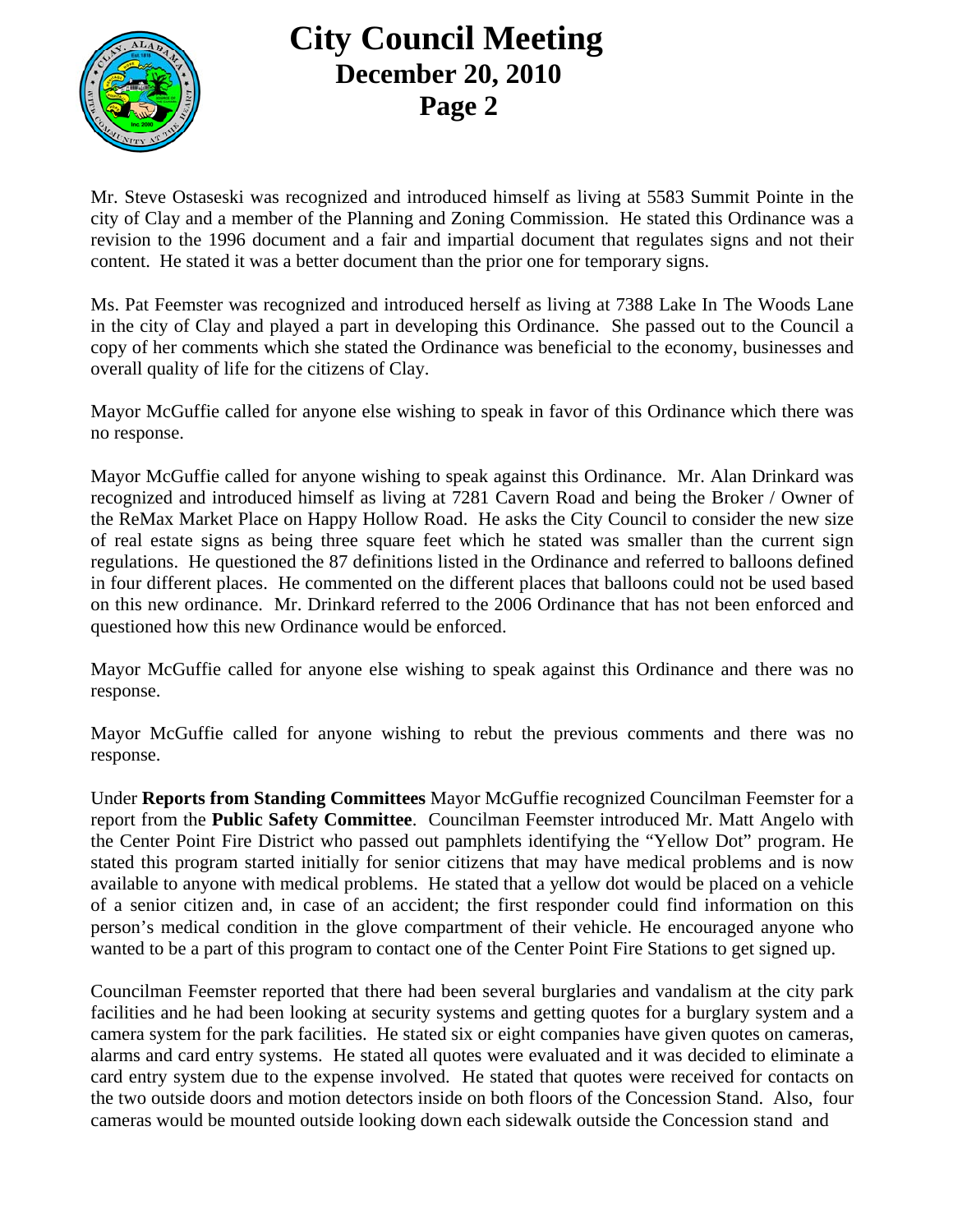

would identify anyone before getting to the building. He stated the same type concept was designed for the maintenance facility at the park. He stated there would an 8 channel DVD player recording on a loop with at least ten days of film on the recorder. He stated the cameras could be monitored on the internet or a smart phone. Councilman Feemster announced that the cameras cost \$4,568 which includes installation; the alarm system would be \$774 on the Concession Stand and \$484 on the maintenance building for a total of \$5,826. He stated coax cable will have to be run between the Concession Stand and the maintenance building which will be an additional cost. He stated that the building surveillance would cost \$98 monthly.

Councilman Feemster made a motion to suspend the council imposed bid limit of \$5000 and purchase and install the alarm and camera systems quoted above along with running the coax cable and monthly surveillance charges. Councilman Small seconded the motion which was approved by a unanimous voice vote.

Councilwoman Hambrick was recognized for a report from the **Committee on Community Development, Environmental, Historical, Library and Seniors**. Councilwoman Hambrick thanked everyone who attended the Christmas tree lighting and Christmas Parade. She thanked everyone who helped and those who participated. She announced that the Grinch float won first place; the Park Board Boat won seconded place; and the Seniors float won third place in the judging of the Christmas parade floats.

Councilwoman Hambrick announced that 56 trees had been planted on Deerfoot Parkway and the next step was to get the directional signs and get them installed hopefully in the next quarter of the year.

Under **Committee on Annexation, Business, Census, Planning & Zoning and Schools**, Councilwoman Johnson reported that she attended the Somersby Neighborhood Christmas party and the School meeting on Cyber Bullying at the High School which was very informative. She stated the school committee would be meeting on the second Monday of each month except for January. She announced that the Clay Pinson Chamber of Commerce has hired Mr. Phil Sims as Executive Director and recognized him. Mr. Sims stated the next Chamber meeting would be January 18 and the CEO of Birmingham Blueprint would be the speaker.

Councilman Small was recognized for a report from the **Committee on Building Inspections, Sanitation, Streets and Utilities**. Councilman Small thanked the Council for supporting the purchase of the leaf vacuum which has been received and put to good use. He stated that in the last January Council meeting he planned to introduce a plan for some paving projects in the spring.

Councilman Webster was not present for a report from the **Parks and Recreation Committee**.

Under **Reading of Petitions, Applications, Complaints, Appeals, Communications, etc.** Mayor McGuffie announced there was nothing to report.

Under the **City Clerk's Report**, City Clerk Bobby Christmas reported that the account balances in the 4  $\&$  5 Cent Gasoline Fund = \$77,626.26; 7 Cent Gasoline Fund = \$36,882.59; AmFund Account  $= $621,135.98$ ; Capital Improvement Fund  $= $68,277.35$ ; Concession Stand  $= $2,754.09$ ; Contractors Bond =  $$43,332.12$ ; General Fund =  $$326,266.66$ ; Library Fund =  $$7,585.73$ ; and Senior Citizens Fund =  $$1,375.36$ .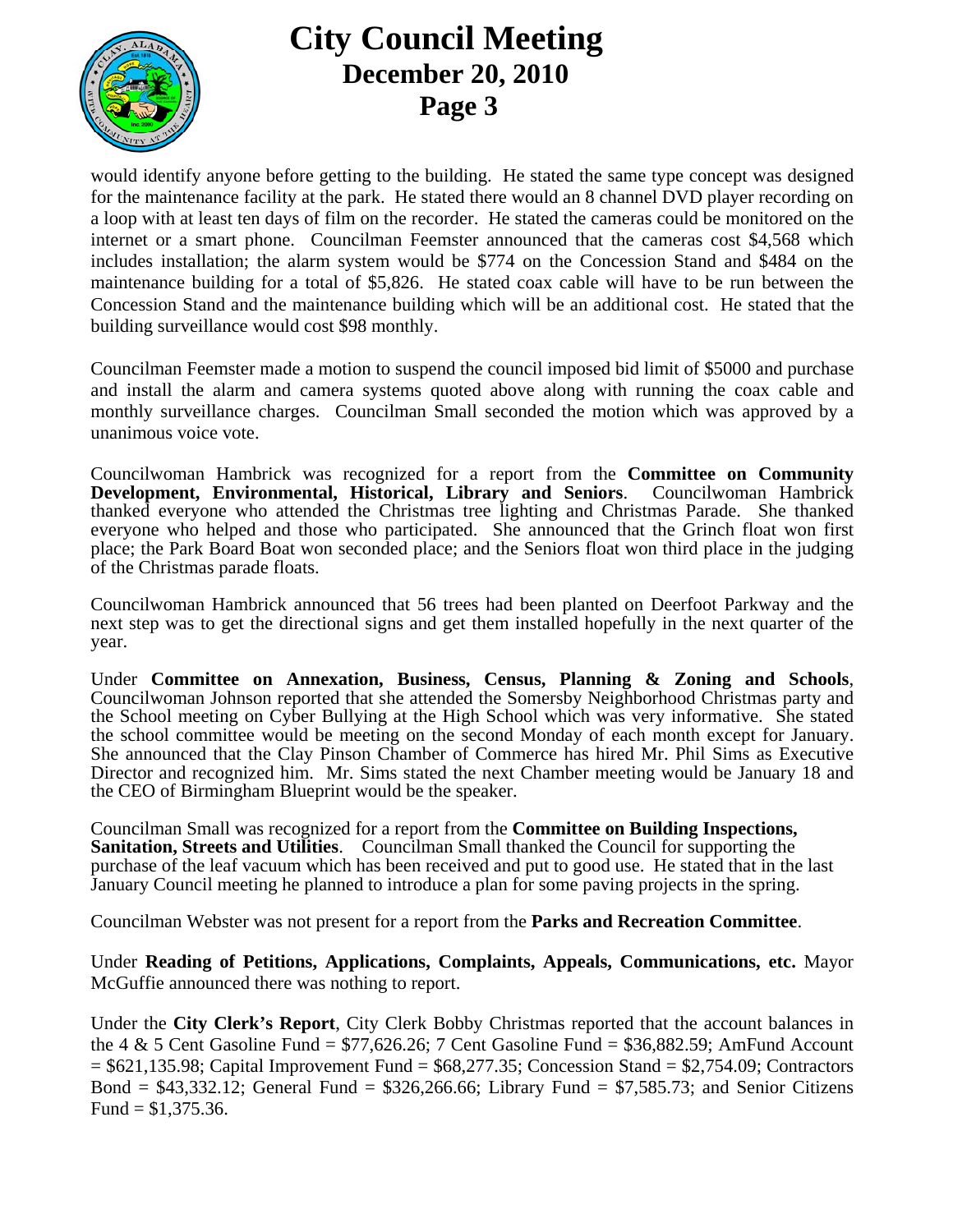

Under **Resolutions, Ordinances, Orders and Other Business** Mayor McGuffie called for a motion to enter into Unanimous Consent. Councilman Feemster made a motion to suspend the regular rules of order and enter into Unanimous Consent which was seconded by Councilwoman Hambrick.

That the motion was put before the Council and a roll call vote was conducted with the results as follows:

Yeas: Council members Feemster, Hambrick, Johnson, Small, and Mayor McGuffie

Nays: None

Mayor McGuffie introduced Ordinance 2010 – 02, A Sign Ordinance.

Councilwoman Johnson made a motion to table Ordinance  $2010 - 02$  to give more time to study the Ordinance by some of the Council who have not had time to read it. Also, she stated she would like for the new Executive Director of the Chamber of Commerce to have time to look it over for the business community. Councilman Small seconded the motion.

Councilman Feemster questioned Mr. Drinkard on what he would propose for the size of a real estate sign. Mr. Drinkard responded that a six square foot sign would be satisfactory but he also restated his concern on the enforcement of this Ordinance.

That the motion was put before the Council and a roll call vote was conducted with the results as follows:

Yeas: Council members Johnson, Small, and Mayor McGuffie

Nays: Council members Feemster and Hambrick

City Attorney Russell Steen stated that four votes are required for a majority so the motion fails to pass.

Councilman Small questioned the lack of enforcement and questioned the plan to enforce this Ordinance. Councilman Feemster stated the Ordinance can be enforced by the employees of the City and the more it is enforced the better it will get.

Other comments, concerns and questions by the City Council centered on enforcement and the fact that so much time has been put into this Ordinance not to be implemented and enforced. Also, there was discussion on a section included in the Ordinance for special events that allows for balloons at Clay May Days and the Christmas Parade.

Councilman Feemster made a motion to adopt Ordinance  $2010 - 02$  with a change in the maximum sign area of temporary signs from three square foot to four square foot with the maximum height of temporary signs not to exceed five foot and suspend the rules for special events such as the Christmas Parade and Clay May Days.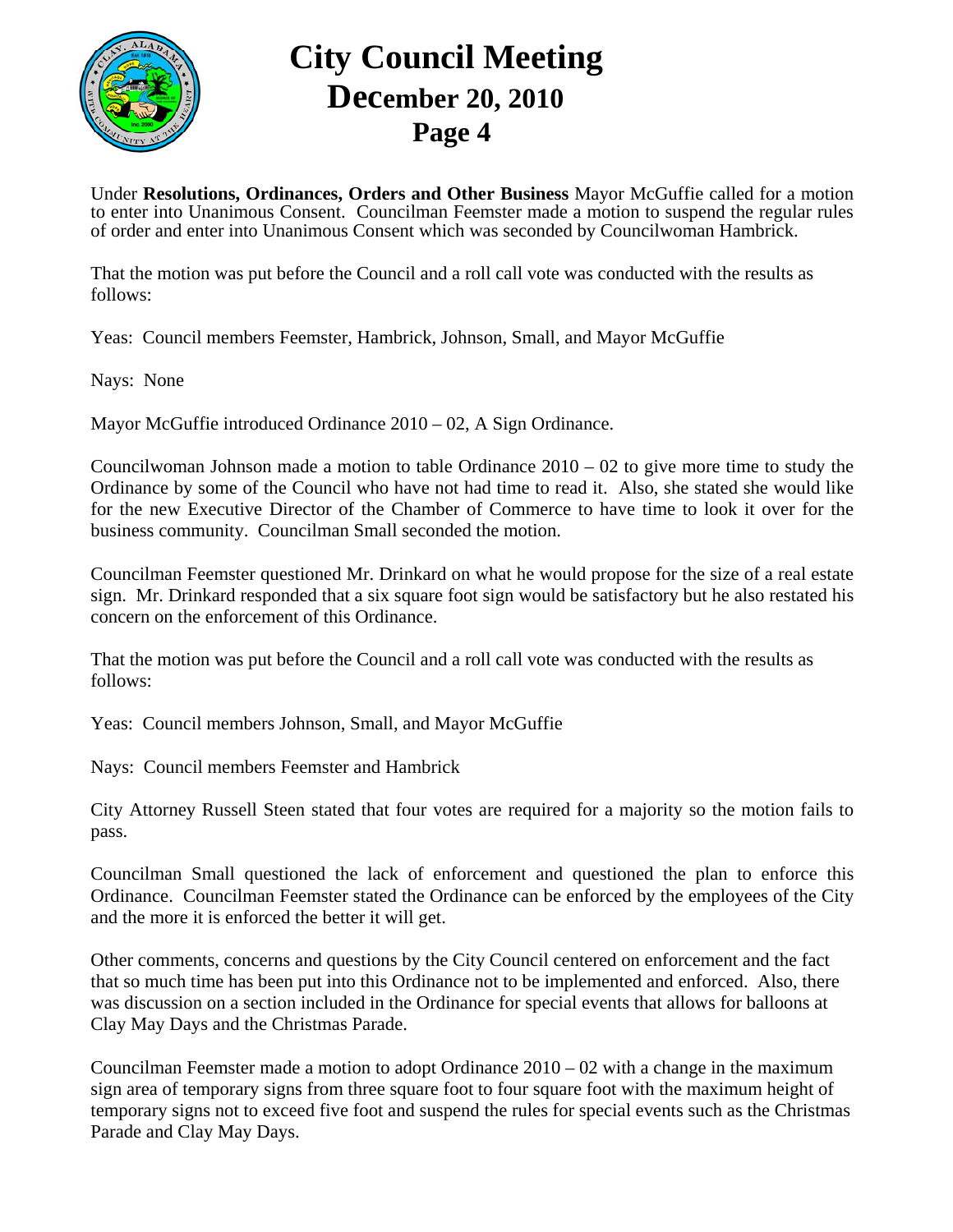

The motion was seconded by Councilwoman Hambrick.

That the motion was put before the Council and a roll call vote was conducted with the results as follows:

Yeas: Council members Feemster, Hambrick, Small and Mayor McGuffie

Nays: Council member Johnson

Ordinance 2010 – 02 Sign Ordinance was adopted.

Mayor McGuffie introduced Resolution  $2010 - 44$ , A Resolution Designating Meeting Times for the Environmental Committee for Calendar Year 2011; which was read by City Clerk Bobby Christmas.

Councilman Small made a motion to approve Resolution 2010 – 44 which was seconded by Councilwoman Hambrick.

That the motion was put before the Council and a roll call vote was conducted with the results as follows:

Yeas: Council members Feemster, Hambrick, Johnson, Small and Mayor McGuffie

Nays: None

Mayor McGuffie introduced Resolution  $2010 - 45$ , A Resolution Abating Property Located at 6872 Trussville Clay Road; which was read by City Clerk Bobby Christmas.

Councilman Small made a motion to approve Resolution 2010 – 45 which was seconded by Councilwoman Johnson.

That the motion was put before the Council and a roll call vote was conducted with the results as follows:

Yeas: Council members Feemster, Hambrick, Johnson, Small and Mayor McGuffie

Nays: None

Mayor McGuffie called for any **Public Comments** and recognized Mr. George Post who summarized the actions of the Council on the Sign Ordinance and questioned when the Council was informed that this action was coming before the Council. After discussion Mr. Post withdrew his comments.

Mr. Alan Drinkard was recognized and thanked everyone for what has been done and stated he wanted the best for the businesses in the city. Councilwoman Johnson agreed.

Mayor McGuffie called for any other Public Comments and there was no response.